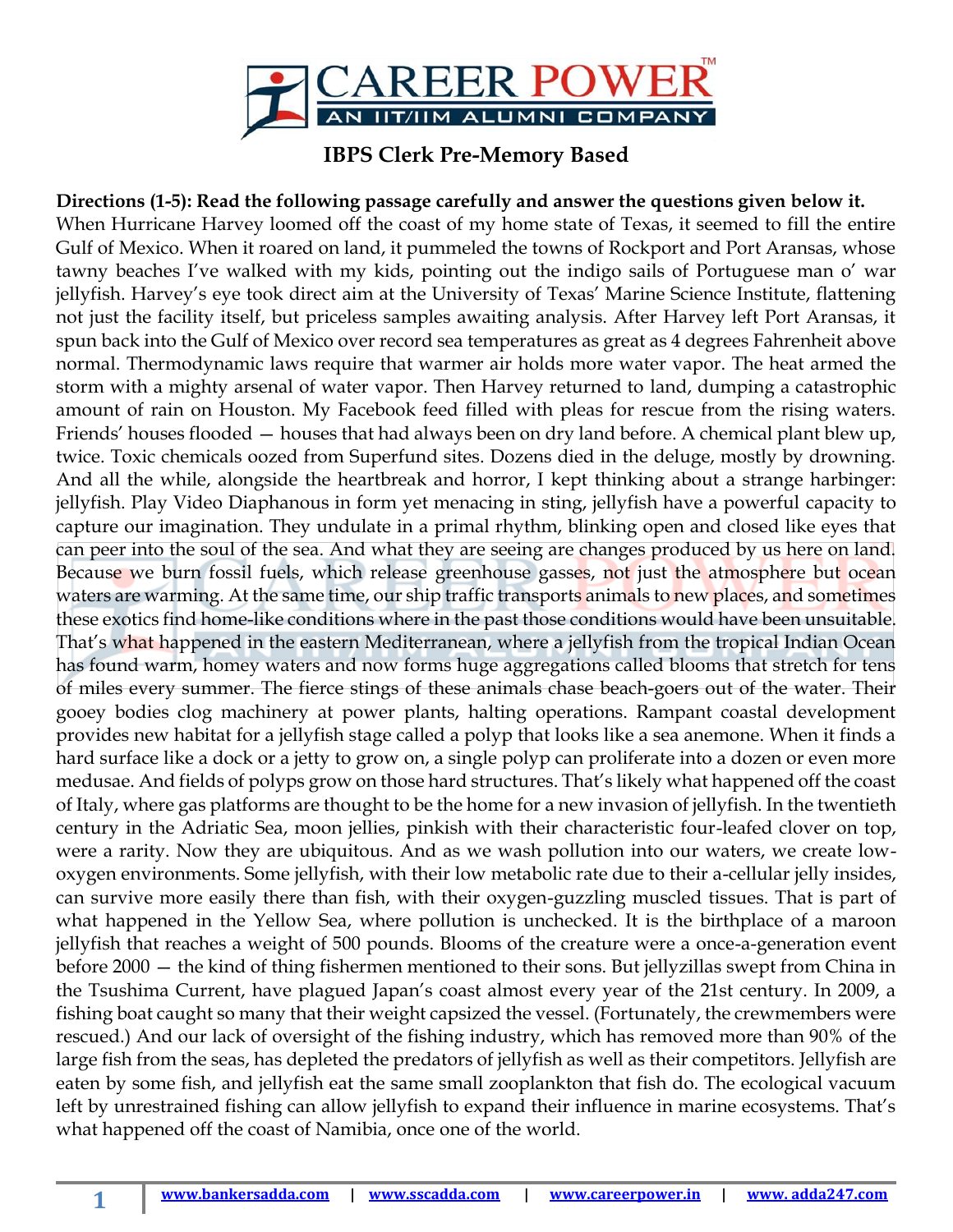- Q1. How is jellyfish able to survive in polluted water more than the other fishes? (I) Jellyfish has oxygen guzzling muscled tissues.
	- (II) Due to low metabolic rate.
	- (III) Jellyfish eat small zooplankton to survive.
	- (a) Only (I)
	- (b) Only (II)
	- $(c)$  Both  $(I)$  and  $(II)$
	- (d) Both (II) and (III)
	- (e) All are correct

Q2. How Hurricane Harvey can be termed as devastating with reference to the passage?

- (a) Many people died by drowning.
- (b) Hurricane blew up the Chemical plants.
- (c) Toxic chemicals got exuded from superfund sites.
- (d) Hurricane flooded many houses
- (e) All of the above
- Q3. What is the author's main idea regarding the passage?
	- (a) How to ameliorate ecological imbalance.
	- (b) The author gave his opinion regarding jellyfish that what they know humans don't.
	- (c) Water pollution creating a low oxygen environment affecting aquatic life.
	- (d) Hurricane Harvey destroyed many lives.
	- (e) Endangered condition of Jellyfish

Q4. Which of the following statement (s) is/ are true in context of the given passage?

- (a) Maroon Jellyfish is found in Yellow sea where pollution is unchecked.
- (b) Hurricane Harvey with strong winds battered the entire Gulf of Mexico.
- (c) Jellyzillas sweeping from China have afflicted Japan's coast.
- (d) Jellyfish survive more than other fishes in low oxygen environment
- (e) All of the above

Q5. Which of the following statement regarding jellyfish is related to the country Namibia?

(a) The attenuation in the number of jellyfish is due to the low oxygen environment.

(b) The predators of Jellyfish are depleting because of uncontrolled fishing.

(c) Jellyfish can proliferate their population in the situation of ecological imbalance.

 $(d)$  Both  $(b)$  and  $(c)$ 

(e) All are correct

**Directions (6-11): In each of the questions given below a sentence is given with one blank. Below each sentence FOUR words are given out of which two can fit the sentence. Five options are given with various combinations of these words. You have to choose the combination with the correct set of words which can fit in the given sentence.**

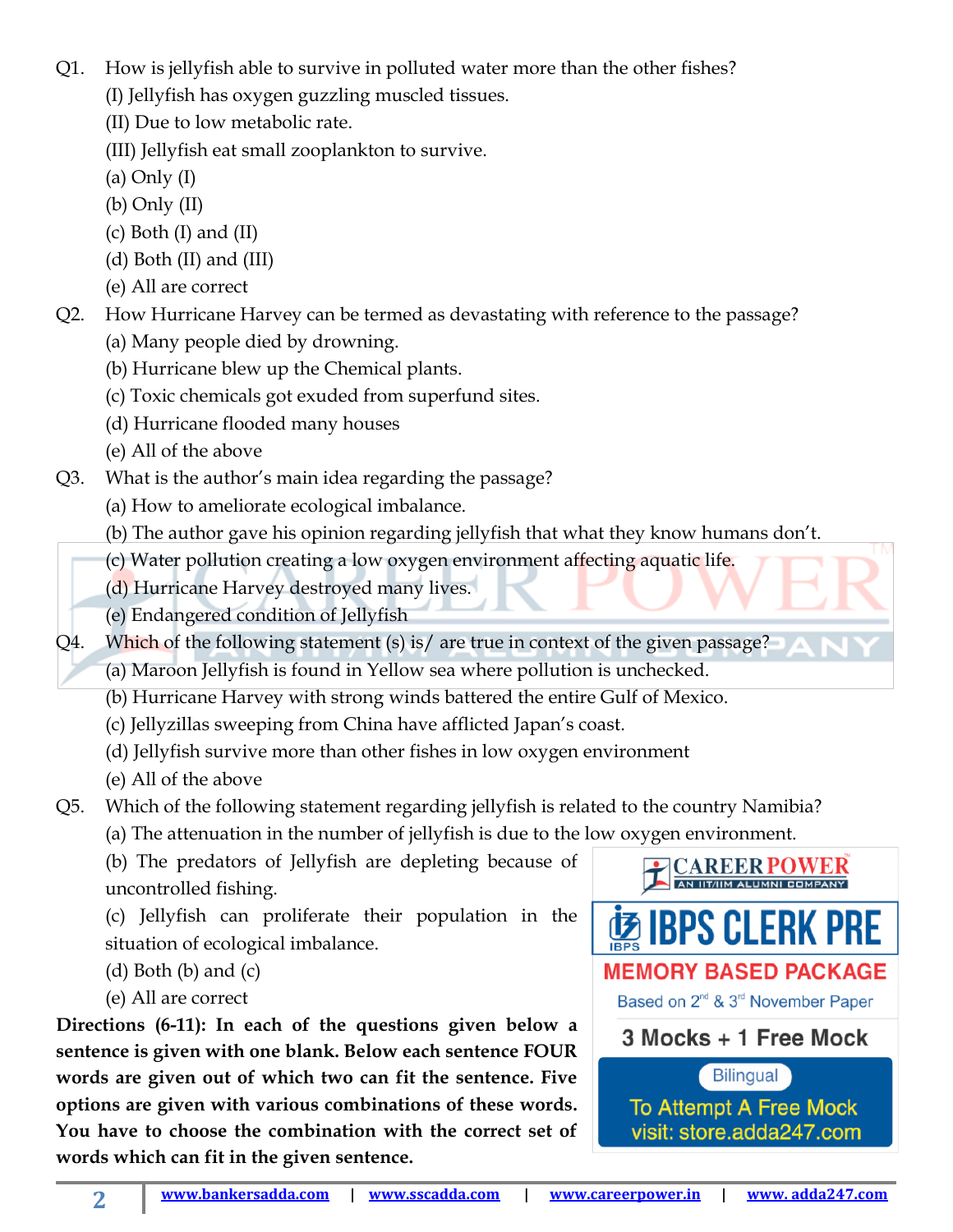| Q6. | Would you like to have _____________ coffee?<br>(A) much<br>(B) more<br>(C) some<br>$(D)$ many<br>$(a)$ A-B<br>$(b)$ A-D<br>$(c)$ B-C<br>$(d)$ C-D                                                       |
|-----|----------------------------------------------------------------------------------------------------------------------------------------------------------------------------------------------------------|
| Q7. | $(e)$ A-C<br>The Dysart Unified School District says they are investigating threats made<br>the<br>district and Dysart High School.<br>(A) Towards<br>(B) Against<br>$(C)$ For<br>(D) After<br>$(a)$ A-B |
|     | $(b)$ A-D<br>TΜ<br>$(c)$ B-C<br>$(d)$ C-D<br>$(e)$ A-C                                                                                                                                                   |
| Q8. | to say hello when I realised that I couldn't remember his name.<br>I was going                                                                                                                           |
|     | (A) beyond                                                                                                                                                                                               |
|     | (B) Over                                                                                                                                                                                                 |
|     | (C) Through                                                                                                                                                                                              |
|     | (D) Across<br>$(a)$ A-B                                                                                                                                                                                  |
|     | $(b)$ A-D                                                                                                                                                                                                |
|     | $(c)$ B-C                                                                                                                                                                                                |
|     | $(d)$ C-D                                                                                                                                                                                                |
|     | $(e)$ B-D                                                                                                                                                                                                |
| Q9. | In 1997 the sales tax was lowered to 4%, then in 2001 it was abolished                                                                                                                                   |
|     | (A) Together                                                                                                                                                                                             |
|     | (B) Laterally                                                                                                                                                                                            |
|     | (C) Completely                                                                                                                                                                                           |
|     | (D) Altogether                                                                                                                                                                                           |
|     | $(a)$ A-B<br>$(b)$ A-D                                                                                                                                                                                   |
|     | $(c)$ B-C                                                                                                                                                                                                |
|     | $(d)$ C-D                                                                                                                                                                                                |
|     | $(e)$ B-D                                                                                                                                                                                                |
|     |                                                                                                                                                                                                          |

**[www.bankersadda.com](http://www.bankersadda.com/) | [www.sscadda.com](http://www.sscadda.com/) | [www.careerpower.in](http://www.careerpower.in/) | [www. adda247.com](http://www.careeradda.co.in/)**

**3**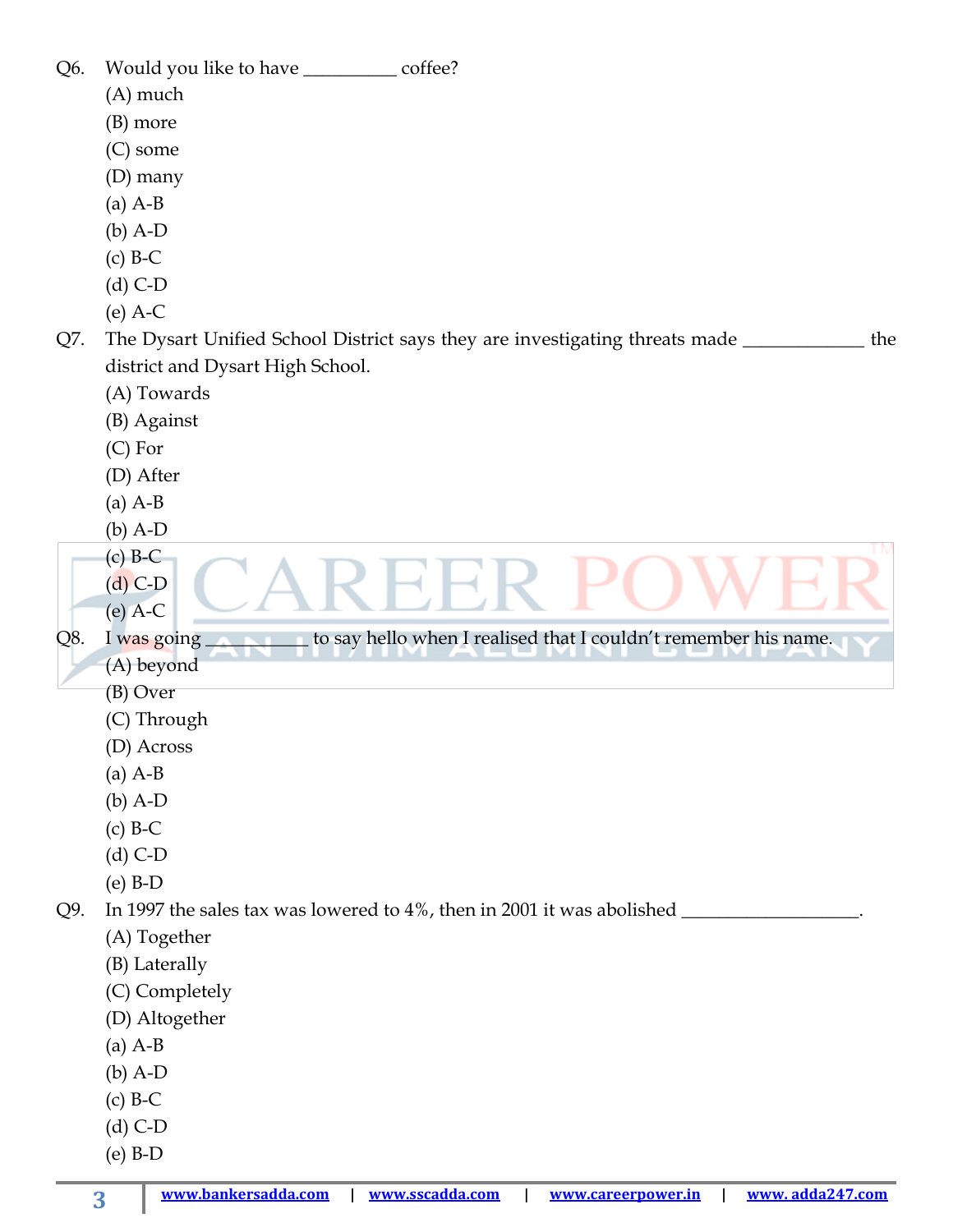Q10. Children \_\_\_\_\_\_\_\_\_\_\_\_\_\_\_\_\_their parents' authority far more nowadays than they did in the past.

- (A) Dispute
- (B) Question
- (C) Confront
- (D) Challenge
- (a) A-B
- (b) A-D
- (c) B-C
- (d) C-D
- (e) B-D
- Q11. The United Nations has \_\_\_\_\_\_\_\_\_\_\_\_ its authority to restore peace in the area.
	- (A) Used
	- (B) blown
	- (C) Exercised
	- (D) refused
	- (a) A-C
	- (b) A-D
	- $(c)$  B-C
	- (d) C-D
	- (e) B-D

**Directions (12-20): In each of the question given below a/an idiom/phrase is given in bold which is then followed by five options which then tries to decipher its meaning as used in the sentence.**  Choose the option which gives the meaning of the phrase most appropriately in context of the given sentence.

AL.

- Q12. She **comes across** really well on television.
	- (a) Discover
	- (b) Express
	- (c) Behave
	- (d) Offers
	- (e) Provide
- Q13. The deal was completely open and **above board.**
	- (a) Mislead
	- (b) Profitable
	- (c) Dupe
	- (d) Respect
	- (e) Honest

Q14. For most businessmen, the central questions will **turn on**  taxation.

- (a) Matter
- (b) Consider
- (c) Attack
- (d) Concern
- (e) Unsettle

Q15. They sought a controlling interest rather than **a takeover**

- (a) Spend
- (b) Partnership
- (c) Endorse
- (d) Approve



COMPAN

.15 Full Length Mocks \*25 Practice Sets **Bilingual** E-Books, Study Notes etc.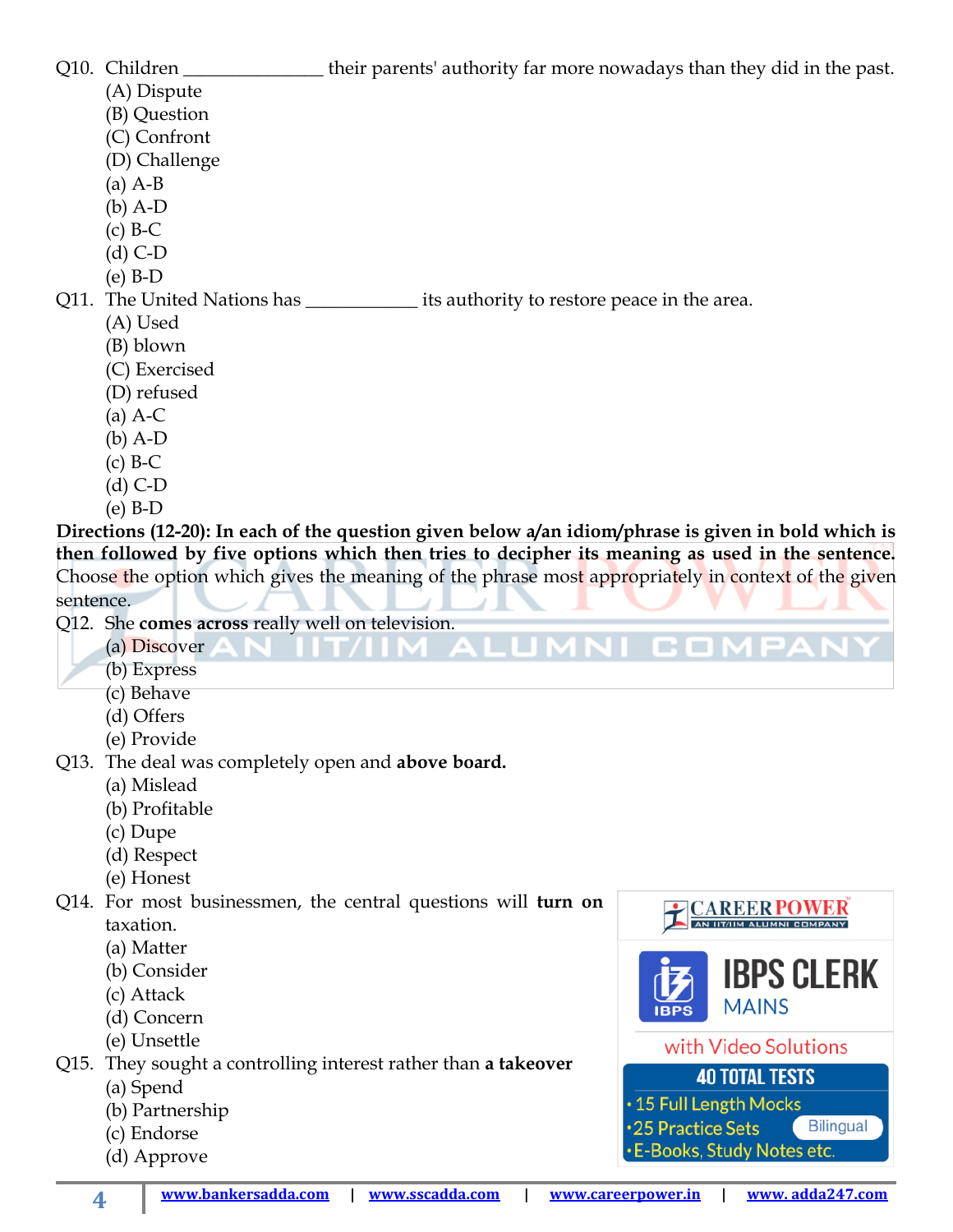(e) Buyout

- Q16. I think he was just **putting on** an act to get sympathy
	- (a) Tolerate
	- (b) Assume
	- (c) Perform
	- (d) Deceive
	- (e) Effect

Q17. I can **put up with** the house being messy, but I hate it if it's not clean

- (a) Ignore
- (b) Forget
- (c) Delay
- (d) Remain
- (e) Bear

Q18. He **gave in** to my suggestion after I had shown him the plans.

- (a) Leave
- (b) Defeated
- (c) Defy
- (d) Agree
- (e) Resign

Q19. She **cut in** on a station wagon, forcing the driver to brake.

- (a) Interrupt
- (b) Stop
- (c) Collide
- (d) Too close
- (e) Carve

Q20. Most patients find that the numbness from the injection **wears off** after about an hour.

- (a) calm
- (b) Inflate
- (c) Deepen
- (d) Fade
- (e) Emerge

**Direction (21-30): In each of the questions given below a sentence is given which is then divided into five parts out of which last part is correct. There is an error in three part of the sentence and only one part is correct. You have to choose the part as your answer.**

- Q21. After he had read (A)/ the first two chapters (B)/ to the novel, (C)/ he had felt like (D)/**reading the book in one sitting.** (E)
	- (a) After he had read
	- (b) the first two chapters
	- (c) to the novel
	- (d) he had felt like
	- (e) All are incorrect
- Q22. Since most of the urban people (A) / have been lived (B)/ at polluted areas (C) / they suffers from severe (D) / **diseases caused by pollution**. (E)
	- (a) Since most of the urban people
	- (b) have been lived
	- (c) at polluted areas
	- (d) they suffers from severe
	- (e) All are incorrect

**5**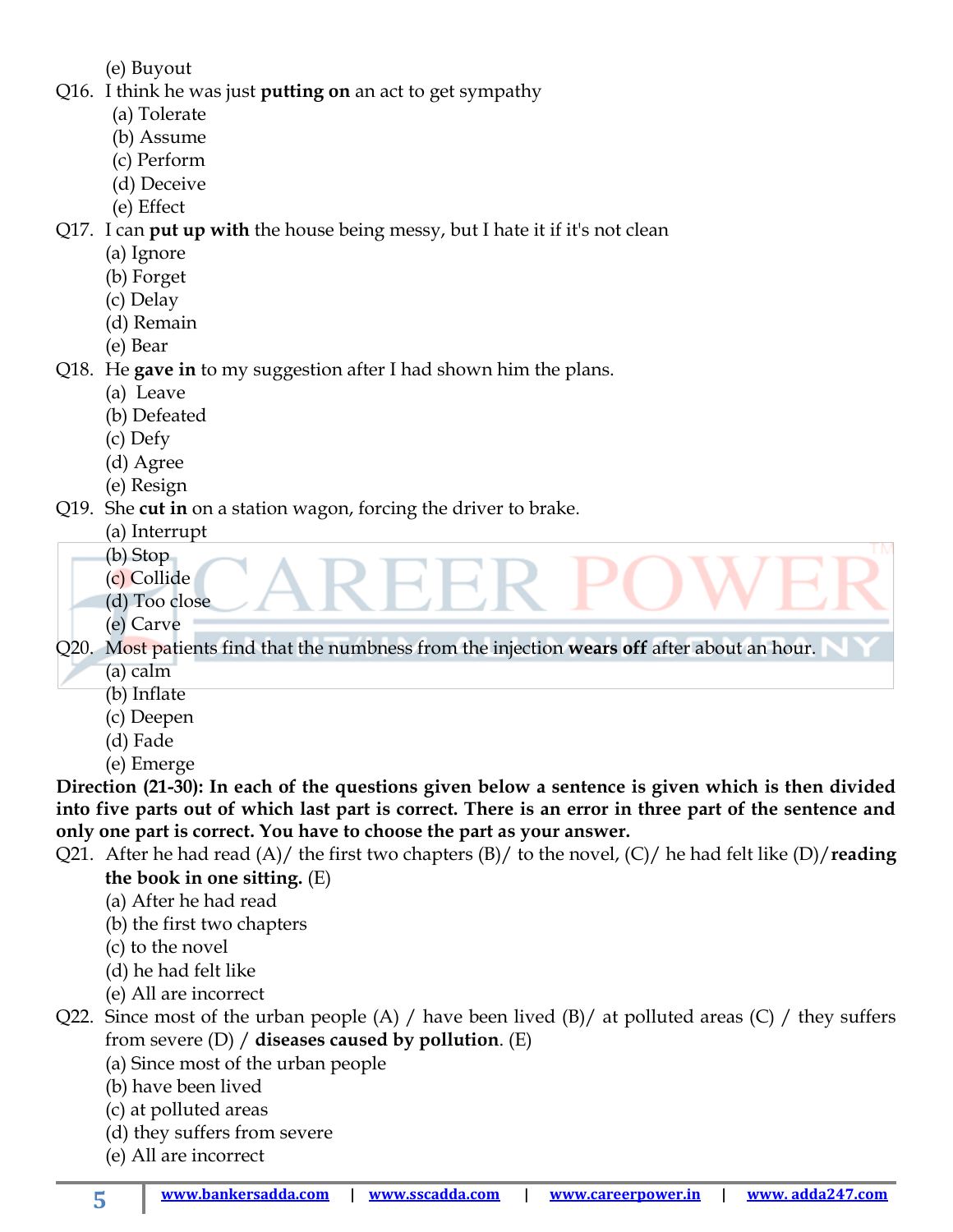Q23. Broadly speaking of a (A)/ layman language disability (B)/ could be (C) / classified in two groups (D) / **namely mental and physical.** (E)

- (a) Broadly speaking of a
- (b) layman language disability
- (c) could be
- (d) classified in two groups
- (e) All are incorrect

Q24. Although there are some  $(A)/$  similarities at the qualification  $(B)/$  of both the candidate  $(C)/$  the differences among them (D)/ **are considerably pronounced**. (E)

- (a) Although there are some
- (b) similarities at the qualification
- (c) of both the candidate
- (d) the differences among them
- (e) All are incorrect
- Q25. When the group of teenagers  $(A)/$  visits the entertainment centre  $(B)/$  little did they knows  $(C)/$ that its outing (D)/ **would lead them to a hospital**. (E)
	- (a) When the group of teenagers
	- (b) visits the entertainment centre
	- (c) little did they knows
	- (d) that its outing
	- (e) All are incorrect

Q26. If the present guidelines,  $(A)$  the bank are required  $(B)$  to obtaining a photograph  $(C)$  from any persons (D)/ **who wishes to open an account**. (E) n an I

- (a) If the present guidelines
- (b) the bank are required
- (c) the bank are required
- (d) the bank are required
- (e) All are incorrect
- Q27. Although the clock struck twelve, (a)/we hear the big bang of  $(B)$ / the fire crackers and saw  $(C)$ / all the guests scream, (D)/ **shouting and wishing each other with joy**. (E)
	- (a) Although the clock struck twelve
	- (b) we hear the big bang of
	- (c) the fire crackers and saw
	- (d) all the guests scream
	- (e) All are incorrect

Q28. The Rupali wanted  $(A)/$  to gets  $(B)/$  the clear picture about

- (C)/ the incident so she spoke (D)/ **to the victims**. (E)
- (a) The Rupali wanted
- (b) to gets
- (c) the clear picture about
- (d) the incident so she spoke
- (e) All are incorrect